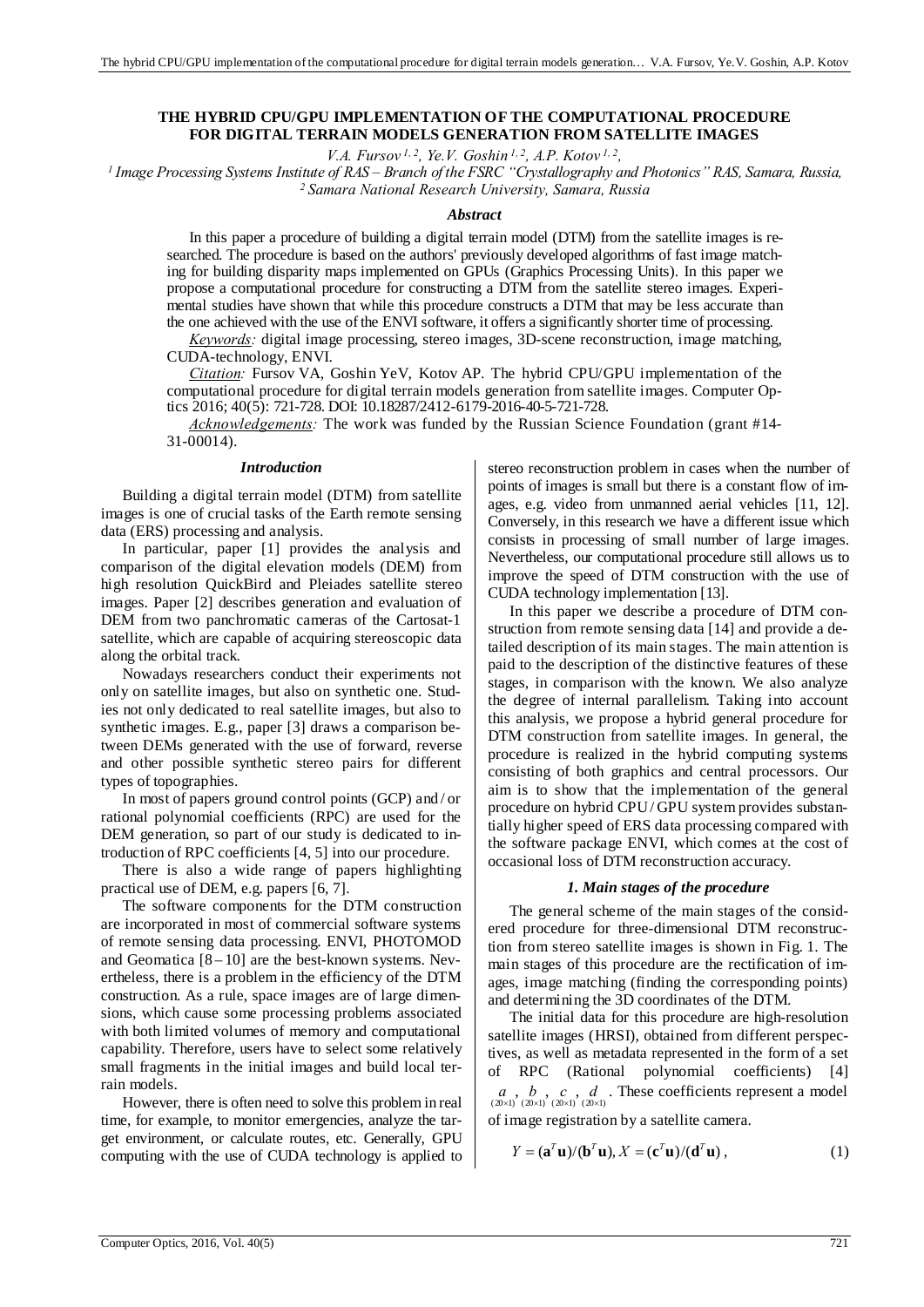where  $L^2$   $P^2$   $H^2$   $PLH$   $L^3$   $LP^2$   $LH^2$  ,  $L^2P$   $P^3$   $PH^2$   $L^2H$   $P^2H$   $H^3$ ]<sup>T</sup> [1 *L P H LP LH PH* **u**

*X*, *Y* are normalised coordinates of the images, and *P*, *L*, *H* are normalised coordinates of a point in 3D space.



*Fig. 1. The main stages of the computational procedure* 

Normalised coordinates *P*, *L*, *H* of a 3D point and the coordinates of images *X*, *Y* are defined by the following equations:

$$
P = \frac{\varphi - LAT\_OFF}{LAT\_SCALE}, L = \frac{\lambda - LONG\_OFF}{LONG\_SCALE},
$$
  
\n
$$
X = \frac{x - SAMPLE\_OFF}{SAMP\_SCALE}, Y = \frac{y - LINE\_OFF}{LINE\_SCALE},
$$
  
\n
$$
H = \frac{h - H\_OFF}{H\_SCALE},
$$
 (2)

where *LAT* OFF, *LAT* SCALE, *LONG* OFF, *LONG\_SCALE*, *H\_OFF* and *H\_SCALE* are the normalized parameters of the ground point coordinates, while *SAMP\_OFF*, *SAMP\_SCALE*, *LINE\_OFF* and *LINE\_SCALE* are the normalised parameters of the image point coordinates.

Rectification of stereo images is a transformation in which the corresponding points in the images are arranged in the same rows. The aim of the rectification stage is to simplify stereo images processing, in particular, the search of the corresponding points. It is also more convenient to build a disparity (horizontal parallax) map, as in this case there is a disparity in one coordinate only.

The main problem in the construction of the DTM procedure is the image matching, in particular, determining the corresponding points on different views. To apply methods for image matching, the images are typically rectified (the rows of the images are brought to the same orientation).

To construct the DTM from stereo satellite images, three well-known classes of image matching methods are applied: local, global and semi-global [5]. To match the images, for each point  $(x_0, y_0)$  in the first image a corresponding point  $(x_0 + \Delta x, y_0 + \Delta y)$  in the second image is searched. In the case of rectified images, one-dimensional search can be used instead of the two-dimensional search. In this case, the problem is reduced to calculating the disparity between the images.

As a result of the matching, a disparity map can be formed, which is a visualization of the obtained shifts: the more the corresponding point of the initial image is shifted, the brighter each pixel of the disparity map is.

To process the rectified images, we have introduced RPC conversion into the procedure. Since RPC are specified for the initial images, it is necessary to calculate new coefficients for the rectified images according to the projective transformations applied to both images.

Calculation of three-dimensional points in the global coordinate system from the obtained corresponding points is performed using RPC for the rectified images. To do this, a nonlinear least-squares method is normally used [15].

Next, we give a more detailed, but a rather brief description of mathematical models and algorithms to be implemented at these stages of procedure. The stage of image matching is accompanied by a description of parallel implementation of the proposed algorithm. The final section provides examples of the procedure implementation and the performance characteristics achieved.

### *2. Rectification and RPC converting*

The initial data for this stage are a pair of satellite images recorded at different angles sharing some area.

There are several approaches to the rectification: using the known shooting parameters (exact model), using the known fractional-rational image function (RFM, rational functional model) specifying the correspondence between the image coordinates and three-dimensional point in space [16], and using known or found corresponding points between the images (projective, polynomial model).

Key points are formed using the coefficients of the rational function (RPC), which are part of the metadata. After building the set of key points, the fundamental matrix is calculated.

The corresponding points on two projections are connected by a  $3 \times 3$  fundamental matrix *F* [17], in particular, for the points with the coordinates set by  $3 \times 1$  vectors  $\mathbf{m}_L$ ,  $\mathbf{m}_R$ :  $\mathbf{m}_L = [x_L, y_L, 1]^T$ ,  $\mathbf{m}_R = [x_R, y_R, 1]^R$  the following condition is met:

$$
\mathbf{m}_k^T \mathbf{F} \mathbf{m}_L = 0 \,, \tag{3}
$$

where

$$
\mathbf{F} = \begin{bmatrix} F_{11} & F_{12} & F_{13} \\ F_{21} & F_{22} & F_{23} \\ F_{31} & F_{32} & F_{33} \end{bmatrix} .
$$
 (4)

Equation (2) defines the epipolar constraints on permissible coordinates of corresponding points in stereo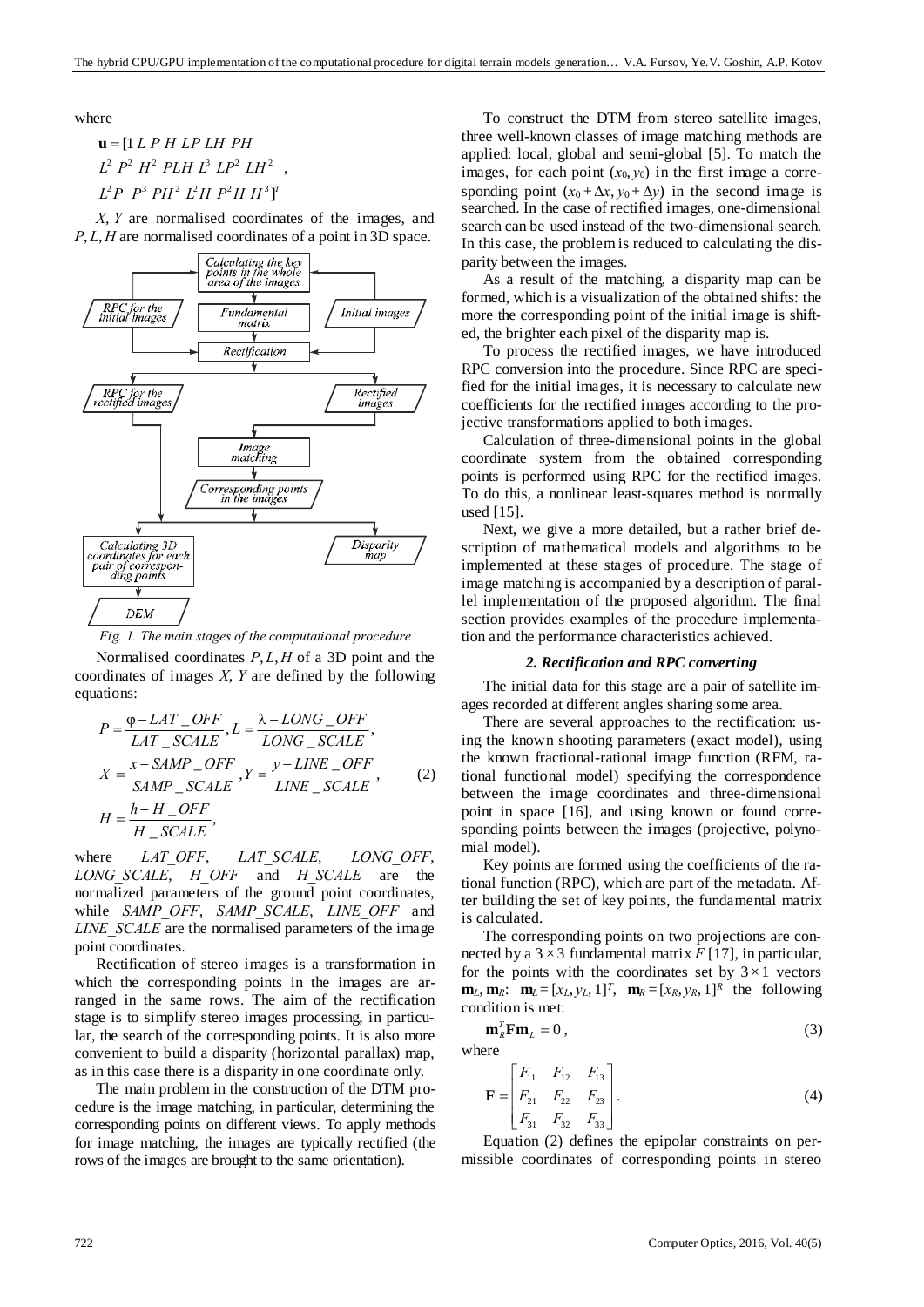images. It is obvious that it is necessary to know the exact fundamental matrix to take these constraints into account.

To determine the parameters of the fundamental matrix, a system of linear equations is solved by least squares method with at least eight given corresponding points. The corresponding points in the two images will be in the same rows if the fundamental matrix has the following form:

$$
\mathbf{F}' = \begin{bmatrix} 0 & 0 & 0 \\ 0 & 0 & 1 \\ 0 & -1 & 0 \end{bmatrix} . \tag{5}
$$

To achieve this, a particular projective transformation is applied to both images [18]. For the first and the second images, these transformation matrices are denoted as **H***<sup>L</sup>* and  $H_R$ , respectively, and satisfy the following equation:

$$
\left(\mathbf{H}_{R}\mathbf{m}_{R}\right)^{T}\mathbf{F}'\left(\mathbf{H}_{L}\mathbf{m}_{L}\right)=0\,.
$$

As the result of the rectification, the corresponding points will be in the same rows.

As previously mentioned, the initial RPC cannot be applied to the obtained rectified images. Therefore, we need to calculate additional coefficients *H*11*H*12…*H*33 based on the projective transformation matrix **H**. We can rewrite the equations (2) with these coefficients as following:

$$
x + \frac{H_{11}x + H_{12}y + H_{13}}{H_{31}x + H_{32}y + H_{33}} =
$$
  
=  $X * SAMP_SCALE + SAMP_CFF$ ,  
 $y + \frac{H_{21}x + H_{22}y + H_{33}}{H_{31}x + H_{32}y + H_{33}} =$   
=  $Y * LINE_SCALE + LINE_COFF$ , (7)

where matrix **H** is equal to  $H_R$  for point  $m_L$  and to  $H_L$  for point **m***R*.

## *3. Stereo matching*

We use the local method of image matching consisting in finding the shifts by comparing the distribution functions of brightness on fragments of the left and right stereo images. For each pixel of the left stereo image we search for the corresponding pixel in the right image within a local window.

The ENVI software package implements the local method, in which the criterion for the similarity of pixels is a normalized cross-correlation between the brightness values of the pixels in the left and right images.

Another modification of the local method taking into account epipolar constraints via penalty coefficients is implemented in paper [19]. In this study, we do not use the penalty coefficients, because the local method is implemented to the rectified images. Therefore, the search area is focused on the epipolar lines, at small intervals vertically.

Here is a detailed description of the implemented local method. Let us denote the coordinates of the points in the first image as  $(x_0, y_0)$ , and the coordinates of the corresponding points in the second image as  $(x_0 + \Delta x, y_0 + \Delta y)$ , where  $\Delta x$  and  $\Delta y$  are relative shifts of the coordinates  $x_0$  and  $y_0$ , respectively. Let  $I_L(x, y)$  and  $I_R(x, y)$  be the intensity distribution function of the counts in these images. Matching algorithm consists in detection for each point  $(x_0, y_0)$  in the first image a corresponding point  $(x_0 + \Delta x, y_0 + \Delta y)$  in the second image by maximizing the normalized cross correlation coefficient  $E(x_0, y_0, \Delta x, \Delta y)$ :

$$
E(x_0, y_0, \Delta x, \Delta y) = \frac{\sum_{x, y \in D(x_0, y_0)} \left( I_L(x, y) - \overline{I_L} \right) \left( I_R(x + \Delta x, y + \Delta y) - \overline{I_R} \right)}{\sqrt{\sum_{x, y \in D(x_0, y_0)} \left( I_L(x, y) - \overline{I_L} \right)^2 \sum_{x, y \in D(x_0, y_0)} \left( I_R(x + \Delta x, y + \Delta y) - \overline{I_R} \right)^2}},\tag{8}
$$

where  $D(x_0, y_0)$  is an area around point  $(x_0, y_0)$ , *N* is a number of pixels in the area  $D(x_0, y_0)$ .

Parallel implementation of the described algorithm is shown in Fig. 2. The interaction between CPU and GPU is presented in the form of the interaction between the three blocks. The first and third blocks include routines that are only executed on CPU. The results of their implementation are used in the second block to run CUDA kernels on GPU.

In the first block a pyramid of images is generated which is used for further image matching. For better visualization, Fig. 2 shows a three-level pyramid of images (Block 1) for a pair of rectified images. The pyramid is formed as a set of images obtained by decreasing the resolution twice in both coordinates. Thus, an image with a  $2^N$  times smaller resolution than the original one is formed at the *Nth* level of the pyramid.

After the pair of images for the third level of the pyramid has been formed, the routines in the second block begin. These routines process the image of the third level of the pyramid with zero initial shifts.

When the routines in CUDA kernel have been completed, relative shifts for the left image are formed as an array. After copying the array from GPU memory to RAM, they are saved as an image. This image is a disparity map, which is scaled for all levels of the pyramid in Block 3 (see Fig. 3).

At the next run of CUDA kernel the rectified images from the second level of the pyramid and the initial shifts from the previous run are used. The values of the initial shifts coordinates are doubled (Block 3). The number of CUDA kernel runs depends on the number of pyramid levels.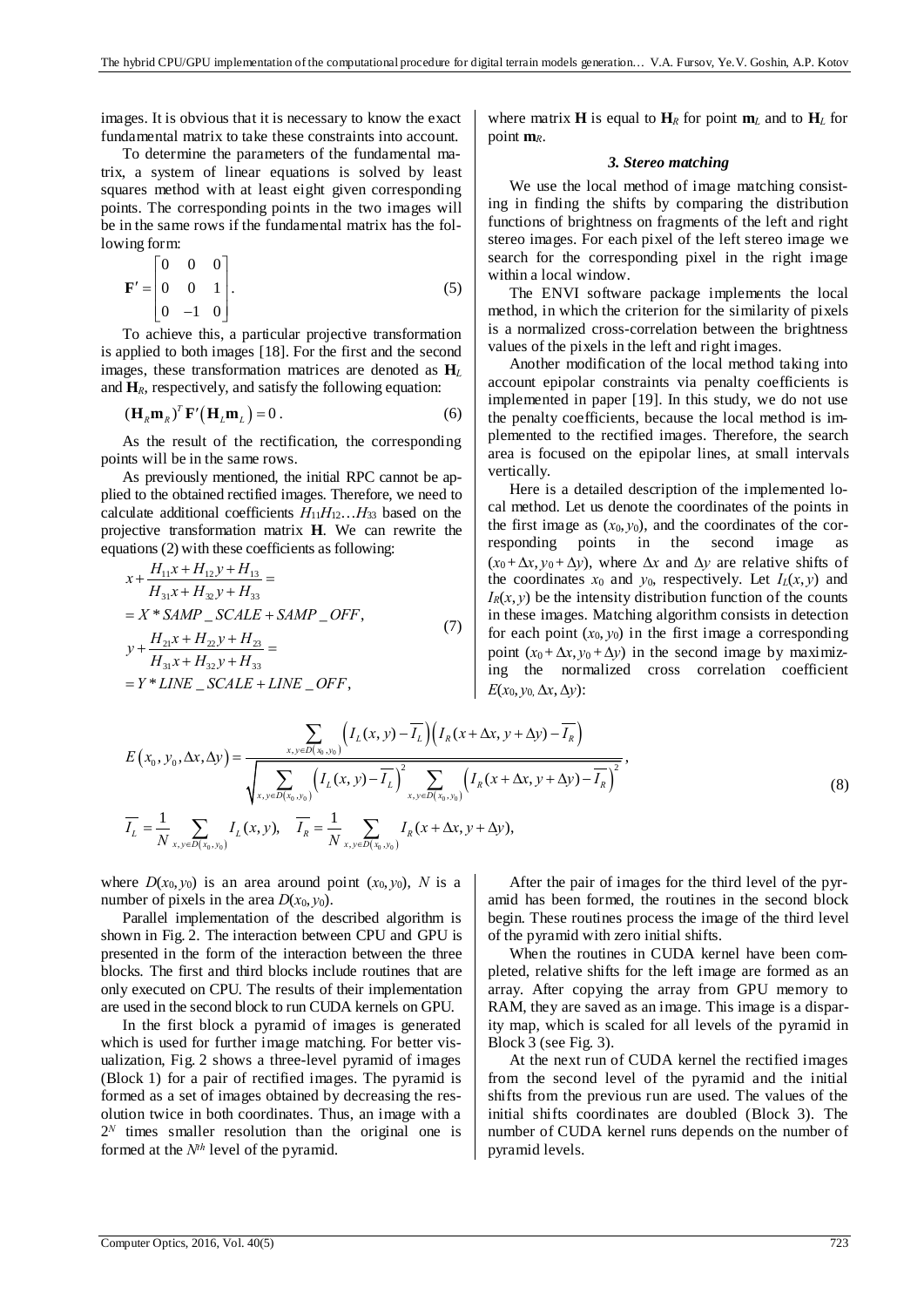Global memory on GPU is allocated only once for all operations. The total amount of the allocated memory is equal to the number of pixels of the left image for the Nlevel pyramid  $\times$  (2 × 16 bit + 64 bit). This is because the initial image pixel depth is 16 bits, and the matrix that holds the relative horizontal and vertical shifts comprises two float

values in each element of the matrix. Memory deallocation on the GPU is performed after all the calculations have been completed. To run CUDA kernel on the N<sup>th</sup> level of the pyramid, the following parameters are used: mesh size, block size, number of threads, image size, the size of the search area and the size of the processing window.







*Fig. 3. Block of calculations on GPU* 

Before running CUDA kernel the required data are copied from the RAM memory to global memory of a video card. Memory for the results storage is also allocated on the graphics card. Each thread calculates the Euclidean norm for the two selected descriptors. Descriptor of a given point is a feature vector of the image fragment with its centre in the desired corresponding point. To find the corresponding point, it is necessary to calculate the Euclidean norm for all points descriptors selected in the search area as possibly corresponding.

The number of the created threads equals to the size of the image (in pixels).

Fig. 4 shows the enlarged scheme of the calculations, carried out by one thread. In Fig. 3 this computation block is identified as Block for calculation of the thread. Each thread performs calculations independently of the other threads. This embodiment allows us to avoid the redundant data array formation on GPU. Consecutive comparing of the Euclidean norms on CPU is also omitted.

After determining the maximum normalized cross correlation coefficient, the relative shift is determined on CPU.

### *4. 3D model calculation*

After the image matching, for each pair of corresponding points we can calculate a point in 3D space. To do this, we can use the method described in paper [15]. To calculate the desired three-dimensional coordinates, alongside with the coordinates of the corresponding points, we use meta-information about the rational function coefficients (RPC). The initial data for the consid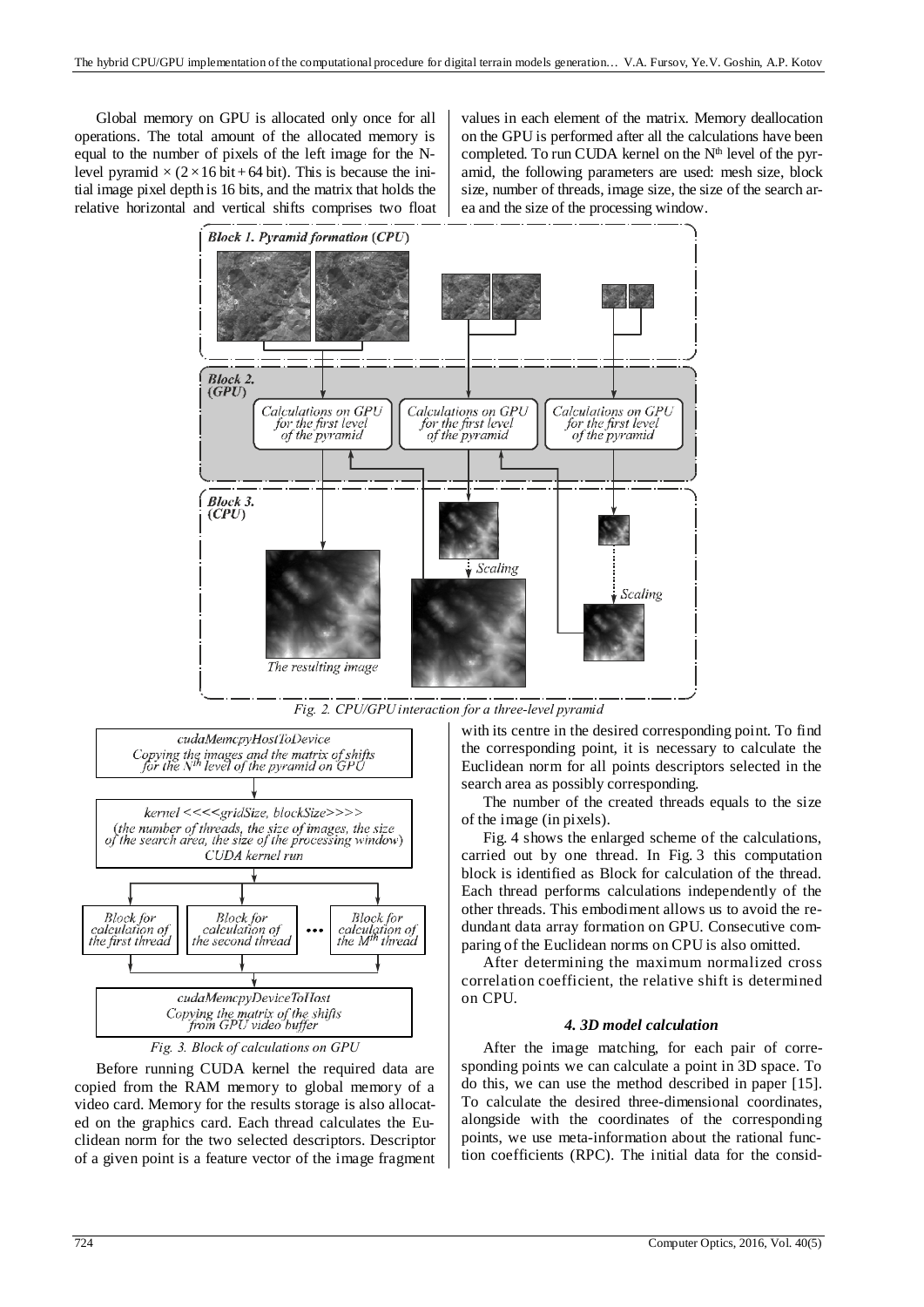ered approach consist of terrain images obtained from different angles, and metadata in the form of an RPC set [4]  $\mathbf{a}$ ,  $\mathbf{b}$ , **c**, **d**<sub>(20×1)</sub> (20×1) (20×1) which represent a model of image formation by a satellite camera. On the basis of these data, we obtain the following system of nonlinear equations for the left and right images (indicees *L* and *R* stand for the left and right images, respectively):

$$
Y_L = g_L(\varphi, \lambda, h) = \frac{N_{\gamma_L}(P, L, H)}{D_{\gamma_L}(P, L, H)} = \frac{\mathbf{a}_L^T \mathbf{u}}{\mathbf{b}_L^T \mathbf{u}},
$$
  

$$
X_L = f_L(\varphi, \lambda, h) = \frac{N_{\gamma_L}(P, L, H)}{D_{\gamma_L}(P, L, H)} = \frac{\mathbf{c}_L^T \mathbf{u}}{\mathbf{d}_L^T \mathbf{u}},
$$
(9)

$$
Y_R = g_R(\varphi, \lambda, h) = \frac{N_{\gamma R}(P, L, H)}{D_{\gamma R}(P, L, H)} = \frac{\mathbf{a}_R^T \mathbf{u}}{\mathbf{b}_R^T \mathbf{u}},
$$
  

$$
X_R = f_R(\varphi, \lambda, h) = \frac{N_{\gamma R}(P, L, H)}{D_{\gamma R}(P, L, H)} = \frac{\mathbf{c}_R^T \mathbf{u}}{\mathbf{d}_R^T \mathbf{u}},
$$

where

$$
N_{\gamma_L}(P, L, H) = a_0 + a_1L + a_2P + a_3H + a_4LP
$$
  
\n
$$
+a_5LH + a_6PH + a_1L^2 + a_8P^2 + a_9H^2
$$
  
\n
$$
+a_{10}PLH + a_{11}L^3 + a_{12}LP^2 + a_{13}LH^2
$$
 (10)  
\n
$$
+a_{14}L^2P + a_{15}P^3 + a_{16}PH^2
$$
  
\n
$$
+a_{17}L^2H + a_{18}P^2H + a_{19}H^3,
$$
  
\n
$$
D_{\gamma_L}(P, L, H) = b_0 + b_1L + b_2P + b_3H + b_4LP
$$
  
\n
$$
+b_5LH + b_6PH + b_7L^2 + b_8P^2 + b_9H^2
$$
  
\n
$$
+b_{10}PLH + b_{11}L^3 + b_{12}LP^2 + b_{13}LH^2
$$
 (11)  
\n
$$
+b_{14}L^2P + b_{15}P^3 + b_{16}PH^2
$$
  
\n
$$
+b_{17}L^2H + b_{18}P^2H + b_{19}H^3,
$$
  
\n
$$
N_{\chi_L}(P, L, H) = c_0 + c_1L + c_2P + c_3H + c_4LP
$$
  
\n
$$
+c_5LH + c_6PH + c_7L^2 + c_8P^2 + c_9H^2
$$
  
\n
$$
+c_{10}PLH + c_{11}L^3 + c_{12}LP^2 + c_{13}LH^2
$$
 (12)  
\n
$$
+c_{14}L^2P + c_{15}P^3 + c_{16}PH^2
$$
  
\n
$$
+c_{17}L^2H + c_{18}P^2H + c_{19}H^3,
$$
  
\n
$$
D_{\chi_L}(P, L, H) = d_0 + d_1L + d_2P + d_3H + d_4LP
$$
  
\n
$$
+d_3LH + d_6PH + d_7L^2 + d_8P^2 + d_9H^2
$$

 $+d_{17}L^2H + d_{18}P^2H + d_{19}H^3$ . Similar expressions for  $N_{TR}(P, L, H)$ ,  $D_{TR}(P, L, H)$ ,  $N_{XR}(P, L, H)$ ,  $D_{XR}(P, L, H)$  differ from the above written ones by the values of their coefficients.

The algorithm for the solution of the nonlinear system of equations (6) enables us to find the 3D point coordinates  $P, L, H$  in the global coordinate system. This algorithm is performed in two steps.

Step 1. The initial values of ground coordinates are calculated. The distortions caused by the optical projection can be represented by the ratios of first-order terms in the RPC. Excluding the RPC of high order, we can write the functions transforming the object coordinates into pixel coordinates as follows:

$$
Y_{L} = \frac{a_{0} + a_{1}L^{0} + a_{2}P^{0} + a_{3}H^{0}}{b_{0} + b_{1}L^{0} + b_{2}P^{0} + b_{3}H^{0}},
$$
  
\n
$$
X_{L} = \frac{c_{0} + c_{1}L^{0} + c_{2}P^{0} + c_{3}H^{0}}{d_{0} + d_{1}L^{0} + d_{2}P^{0} + d_{3}H^{0}},
$$
\n(14)

where  $(a_k, b_k, c_k, d_k)k = 0, \ldots, 3$  are first order RPC. Similar expressions can be written for  $X_R$  and  $Y_R$ .



*Fig. 4. Scheme of the computation on one thread at CUDA kernel run* 

These equations can be transformed into the following equation groups:

$$
(a_0 - b_0 X) + (a_1 - b_1 X)L^0 + (a_2 - b_2 X)P^0 ++ (a_3 - b_3 X)H^0 = 0,(c_0 - d_0 Y) + (c_1 - d_1 Y)L^0 + (c_2 - d_2 Y)P^0 ++ (c_3 - d_3 Y)H^0 = 0.
$$
 (15)

Needless to say, we only need to know the first order RPC of two or more images to calculate the initial object coordinates  $(P^0, L^0, H^0)$  either from all the above mentioned equations or from only three of them, two of which involve Y and one X.

Step 2. The final object coordinates are calculated. By performing a Taylor expansion, the observation equations can be written as

$$
Y_L = \frac{N_{\gamma_L}(P^0, L^0, H^0)}{D_{\gamma_L}(P^0, L^0, H^0)} + \frac{\partial g}{\partial P} \Delta P + \frac{\partial g}{\partial L} \Delta L + \frac{\partial g}{\partial H} \Delta H,
$$
  
\n
$$
X_L = \frac{N_{\gamma_L}(P^0, L^0, H^0)}{D_{\gamma_L}(P^0, L^0, H^0)} + \frac{\partial f}{\partial P} \Delta P + \frac{\partial f}{\partial L} \Delta L + \frac{\partial f}{\partial H} \Delta H,
$$
\n(16)

and the final object coordinates can be obtained with the use of least square adjustment.

Our implementation of this algorithm uses data decomposition for parallelism executing a single instruction on multiple data (SIMD). We take the algorithm of system solution (10) described in the previous section as the single instruction. It is justified by the fact that the calculations on each thread are performed independently.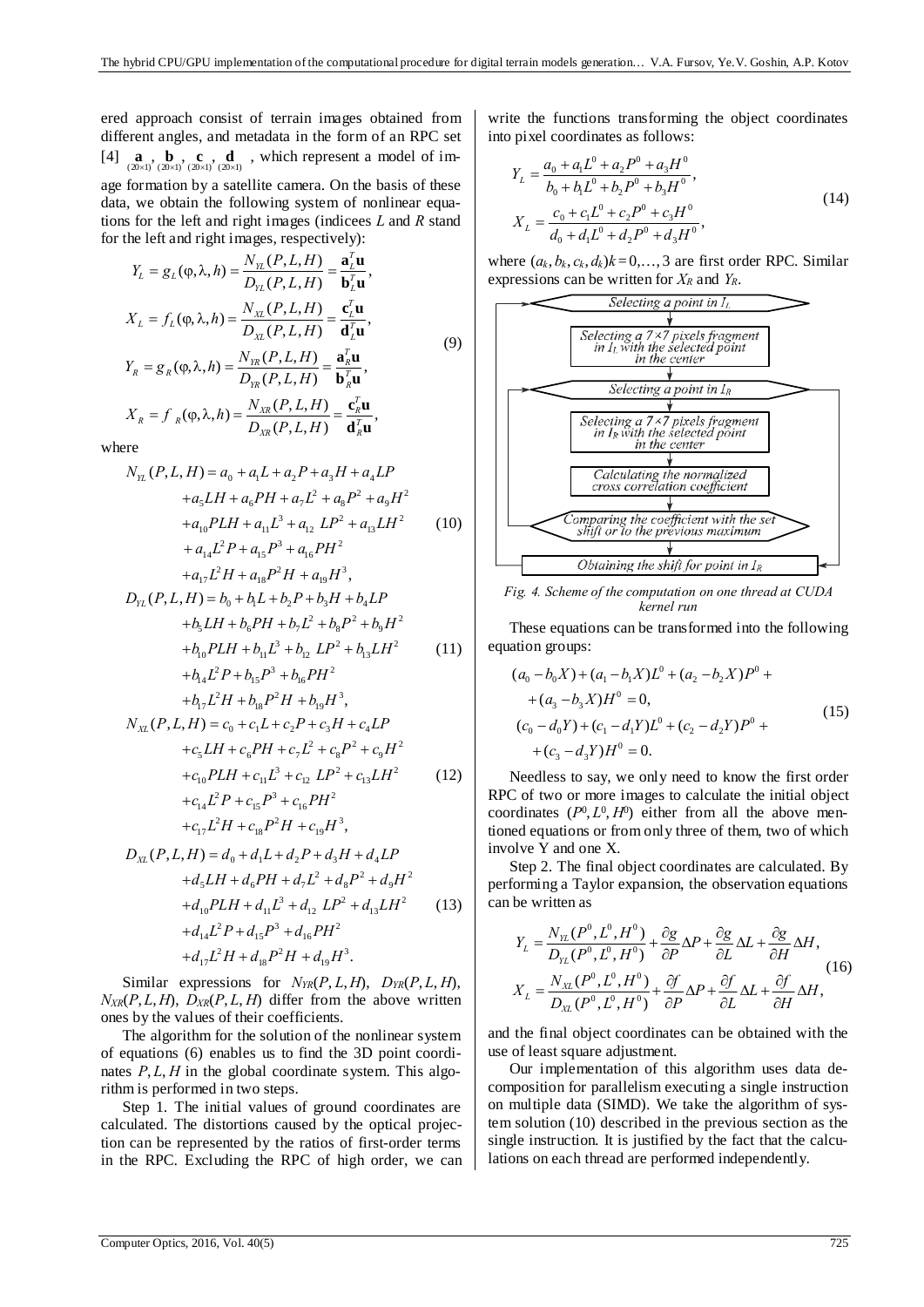The computation time of a serial  $C_{++}$  algorithm mainly depends on such characteristics of a processor as its clock rate and instructions. Basically, to execute such code in IDE Microsoft Visual Studio, a developer only needs to write the code, and command line parameters are generated automatically by integral means of Visual Studio. In case of parallel implementation of CUDA algorithm we need to take into consideration the characteristics shown in the Table 1. The following features serve as restrictions for the implementation and CUDA kernel launch.

*Table 1. CUDA Driver Version and GeForce GTX 750 Ti specifications* 

| <b>CUDA Driver Version / Runtime Version</b>  | 7.5/7.5     |
|-----------------------------------------------|-------------|
| <b>CUDA</b> Capability Major/Minor version    | 5.0         |
| number                                        |             |
| Streaming Multiprocessors (SM) count          | 5           |
| Total amount of global memory                 | 2048 MB     |
| Total amount of constant memory               | 65536 bytes |
| Total number of registers available per block | 65536 bytes |
| Maximum number of threads per                 | 2048        |
| multiprocessor                                |             |

To find the solution of the system (10) we used the following non-atomic operations: vector multiplication, dot product and matrix inversion. In CPU and GPU implementation these operations are written in C++ without the use of linear algebra libraries with a view to higher efficiency.

The speeding-up *s* of our CUDA algorithm in comparison with the serial one can be estimated by the formula

$$
s = (t_{HtoD} + t_{\text{kernel}} + t_{DtoH})/t_{ENVI} \,. \tag{17}
$$

This formula takes into account communication time between CPU and GPU. Time of input data transfer from CPU memory into GPU memory is denoted as  $t_{HtoD}$ , time of CUDA kernel output transfer from GPU memory into CPU memory is denoted as *tDtoH*, CUDA kernel computation time as *t*kernel and ENVI software application computation time as  $t_{ENVI}$ .

CUDA kernel computation time depends on the parameters defined at launch. The parameters were chosen so that the graphic card occupancy was maximum. Occupancy is a ratio of the executed threads to maximum number of threads per streaming multiprocessor (SM).

Using NVIDIA Visual Profiler we calculated that 236 registers are required to execute a single thread. Consequently, one SM cannot execute more than 277 threads. Since the block size must be divisible by 32, one block cannot contain more than 256 threads. Thus, CUDA occupancy is equal to 256/2048 =0,125. Since the graphic card has only five SM, the peak graphic card occupancy, in terms of this GPU implementation, is achieved with  $5 \times 256$  threads. Execution of that many threads provides linear speeding-up. Experimental results are shown in Table 2.

*Table 2. 3D coordinates calculation for 12000×12000 pairs of corresponding points* 

| ENVI computation time (milliseconds)        | $800 \times 10^{3}$ |
|---------------------------------------------|---------------------|
| CUDA kernel computation time (milliseconds) | 1489                |
| GPU memory copy time (milliseconds)         | 1471                |
| Total GPU computation time (milliseconds)   | 2960                |
| Speeding-up                                 | 270                 |

## *5. Experimental results*

The stereo pairs obtained from satellites IRS-P5 with a spatial resolution of 2.5 meters were chosen as the initial data. Stereopair IRS-P5 (Cartosat-1) was obtained on January 30, 2008. The initial images are shown in Fig. 5.



*Fig. 5. Initial images: a) left, b) right* 

Based on the ENVI matching algorithm, the threedimensional model was built. On the resulting model (Fig. 6*a*)) the mountains and the terrain are seen clearly. Fig. 6*b*) shows a disparity map generated using the proposed hybrid CPU/GPU procedure (Fig. 1).



*Fig. 6. Disparity map: a) ENVI, b) proposed parallel algorithm* 

DEMs shown in Fig. 7*a*, *b* were generated for the above mentioned regions of the disparity map. In order to compare these DEMs, the proximity measure offered in paper [20] was calculated. In particular, we calculated elevation difference on the preset significance level 95 % (socalled linear error, LE95) which was equal to 8.64 meters.

Fig. 7 shows a three-dimensional terrain model obtained after image matching.



*Fig. 7. 3D-surface: a) ENVI, b) proposed parallel algorithm* 

Table 3 shows the results of comparative studies of the implementation times of the matching algorithm ENVI-5.0 software package and the proposed parallel algorithm on the GPU at different numbers of pyramid levels (the data were obtained using GeForce GTX 750 Ti, and Intel Core i7-6700K, 16GB DDR4, OS Windows 10). Rectified images with the same size of  $12000 \times 12000$  pixels were used in the experiments.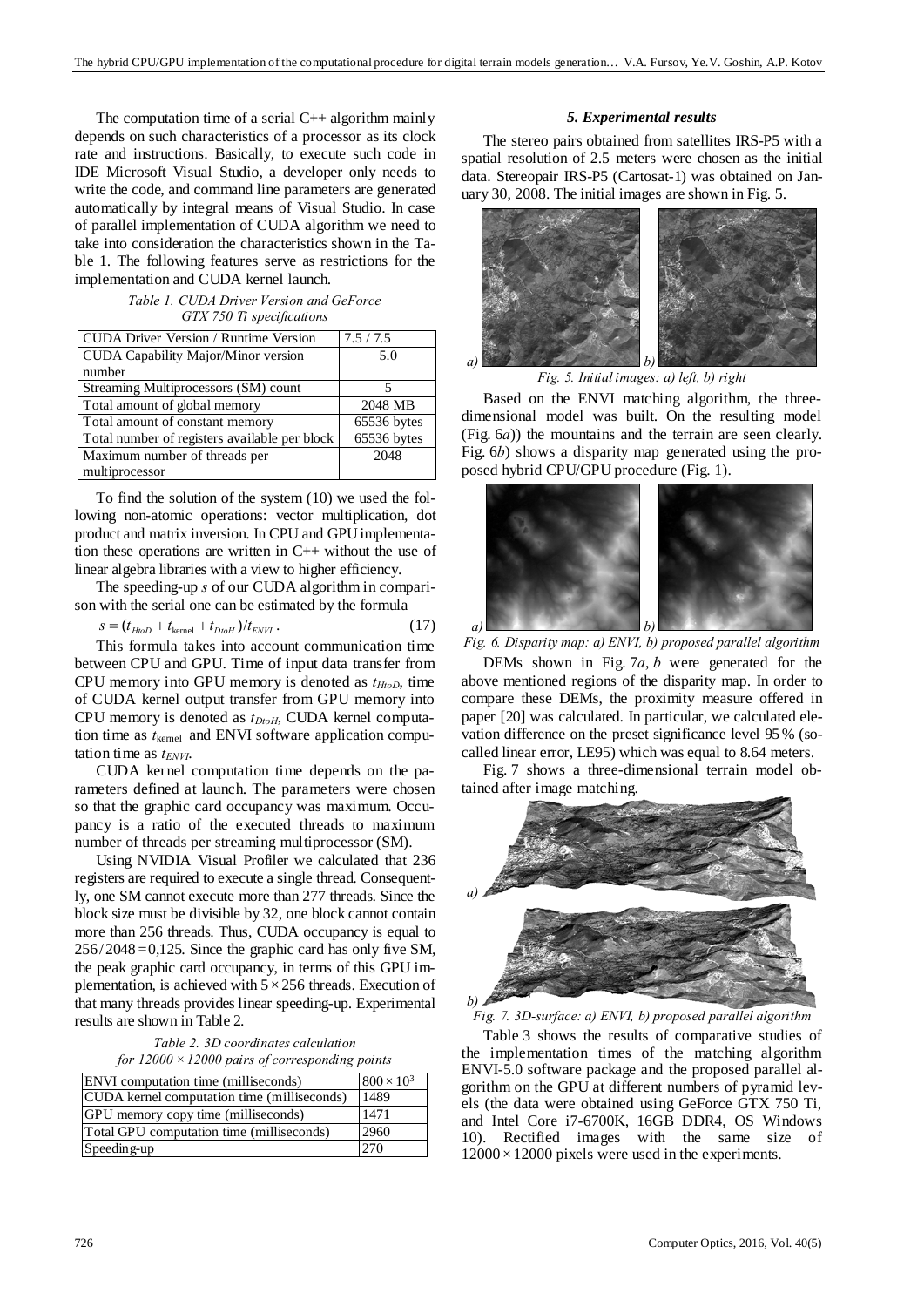As it can be seen from the table, the time of CPU/GPU method implementation for the resolution of  $219 \times 219$  pixels is not given. This is because the pyramid used within the proposed approach is one level less. The implementation time for the CPU/ GPU is given in milliseconds. The proposed procedure calculates the corresponding points several orders of magnitude faster than ENVI-5.0 software. This effect is caused by several

reasons. Firstly, ENVI is a package comprising a lot of modules for a wide range of applications. Our development is aimed at solving one particular problem of this spectrum. Secondly, ENVI is written in a programming language IDL. Our parallel implementation uses CUDA technology and is written in C++ language. Thus, our development is aimed at the specific task and uses modern technology.

|  | Table 3. Obtained experimental results |  |
|--|----------------------------------------|--|
|  |                                        |  |

| Pyramid level                                                  |                   |     |      |      |                                                                                                                                                                                                 |                                                                                                                                                                                 |                      |
|----------------------------------------------------------------|-------------------|-----|------|------|-------------------------------------------------------------------------------------------------------------------------------------------------------------------------------------------------|---------------------------------------------------------------------------------------------------------------------------------------------------------------------------------|----------------------|
| Image resolution in pixels                                     |                   |     |      |      | $\left[219 \times 219 \right]$ $\left[438 \times 438 \right]$ $\left[875 \times 875 \right]$ $\left[1750 \times 1750 \right]$ $\left[3500 \times 3500 \right]$ $\left[6000 \times 6000 \right]$ |                                                                                                                                                                                 | $12000 \times 12000$ |
| Implementation time of the ENVI<br>method (in milliseconds)    | $1.1 \times 10^3$ |     |      |      |                                                                                                                                                                                                 | $1.87 \times 10^3$ 7.44 $\times$ 10 <sup>3</sup> 28.24 $\times$ 10 <sup>3</sup> 112.54 $\times$ 10 <sup>3</sup> 441.27 $\times$ 10 <sup>3</sup> 1806.5 $\times$ 10 <sup>3</sup> |                      |
| Implementation time of the CPU/GPU<br>method (in milliseconds) |                   | 6.3 | 20.2 | 70.4 | 252.9                                                                                                                                                                                           | 925.3                                                                                                                                                                           | 3390.1               |

### *Conclusion*

Experimental results demonstrate that the developed general procedure provides the 3D DTM quality comparable to that achieved with the use of the ENVI-5.0 software. However, implementation time of the proposed procedure of the same pair of images with dimensions of  $12000 \times 12000$  is about 300 times less. Unfortunately, there are currently no representative databases of 3D model test sets with corresponding stereo images. Therefore, further research will be aimed at the development of methods of test images and 3D scene models formation, and the procedure verification in order to obtain objective statistical evaluation of DTM quality.

### *References*

- [1] Qayyum A, Malik AS, Muhammad Saad MNB. Comparison of digital elevation models based on high resolution satellite stereo imagery. International Conference on Space Science and Communication (IconSpace) 2015: 203-208.
- [2] Pandey P, Venkataraman G. Generation and evaluation of Cartosat-1 DEM for Chhota Shigri Glacier, Himalaya. International Journal of Geomatics and Geosciences 2012; 2(3): 704.
- [3] Giribabu D, Rao SS, Murthy YK. Improving Cartosat-1 DEM accuracy using synthetic stereo pair and triplet. ISPRS journal of photogrammetry and remote sensing 2013; 77: 31-43. DOI: 10.1016/j.isprsjprs.2012.12.005.
- [4] Fraser CS, Hanley HB. Bias-compensated RPCs for sensor orientation of high-resolution satellite imagery. Photogrammetric Engineering & Remote Sensing 2005; 71(8): 909-915. DOI: 10.14358/PERS.71.8.909.
- [5] Grodecki J, Dial G. Block adjustment of high-resolution satellite images described by rational polynomials. Photogrammetric Engineering & Remote Sensing 2003; 69(1): 59-68. DOI: 10.14358/PERS.69.1.59.
- [6] Paradella WR, Cheng P. Using Geoeye-1 stereo data in mining application: automatic DEM generation. Geoinformatics 2013; 16: 10-12.
- [7] Zhou Y, Parsons B, Elliott JR, Barisin I, Walker RT. Assessing the ability of Pleiades stereo imagery to determine height changes in earthquakes: A case study for the El Mayor-Cucapah epicentral area. Journal of Geophysical

Research: Solid Earth 2015; 120(12): 8793-8808. DOI: 10.1002/2015JB012358.

- [8] User guide ENVI. Source: https://www.exelisvis.com/portals/0/pdfs/envi/DEM\_Extr action\_Module.pdf).
- [9] User guide PHOTOMOD. Source: http://www2.racurs.ru/download/docs/rus/DEM.pdf.
- [10] User guide Geomatica. Source: http://www.pcigeomatics.com/pdf/geomatica/tutorials/Liv e\_DEM\_Editing.pdf).
- [11] Gomez-Balderas J-E, Houzet D. A 3D reconstruction from real-time stereoscopic images using GPU. Conference on Design and Architectures for Signal and Image Processing (DASIP 2013) 2013: 253-258.
- [12] Pollefeys M, Nistér D, Frahm JM, Akbarzadeh A, Mordohai P, Clipp B, Engels C, Gallup D, Kim S-J, Merrell P, Salmi C, Sinha S, Talton B, Wang L, Yang Q, Stewénius H, Yang R, Welch G, Towles H. Detailed real-time urban 3d reconstruction from video. International Journal of Computer Vision 2008; 78(2-3): 143-167. DOI: 10.1007/s11263-007-0086-4.
- [13] Kotov AP, Fursov VA, Goshin EV. Technology for fast 3D-scene reconstruction from stereo images. Computer Optics 2015; 39(4): 600-605. DOI: 10.18287/0134-2452- 2015-39-4-600-605.
- [14] Baltsavias EP, Stallmann D. SPOT stereo matching for DTM generation. Proc SPIE 1993; 1944: 152-163. DOI: 10.1117/12.155800.
- [15] Kadomcev BB. Dynamics and the Information. Izbrannye trudy: in 6 volumes [In Russian]. Moscow: "Fizmatlit" Publisher; 2003: 2; 508-515.
- [16] Rational Functional Model. Source: http://geotiff.maptools.org/STDI-0002\_v2.1.pdf.
- [17] Forsyth DA, Ponce J. Computer vision: A modern approach. Prentice Hall Professional Technical Reference; 2002. ISBN: 0-130-85198-1.
- [18] Hartley RI. Theory and practice of projective rectification. International Journal of Computer Vision 1999; 35(2): 115-127. DOI: 10.1023/A:1008115206617.
- [19] Fursov VA, Goshin EV. Information technology for digital terrain model reconstruction from stereo images. Computer Optics 2014; 38(2): 335-342.
- [20] Jacobsen K. DEM generation from high resolution satellite imagery. Photogrammetrie-Fernerkundung-Geoinformation 2013; 5: 483-493.